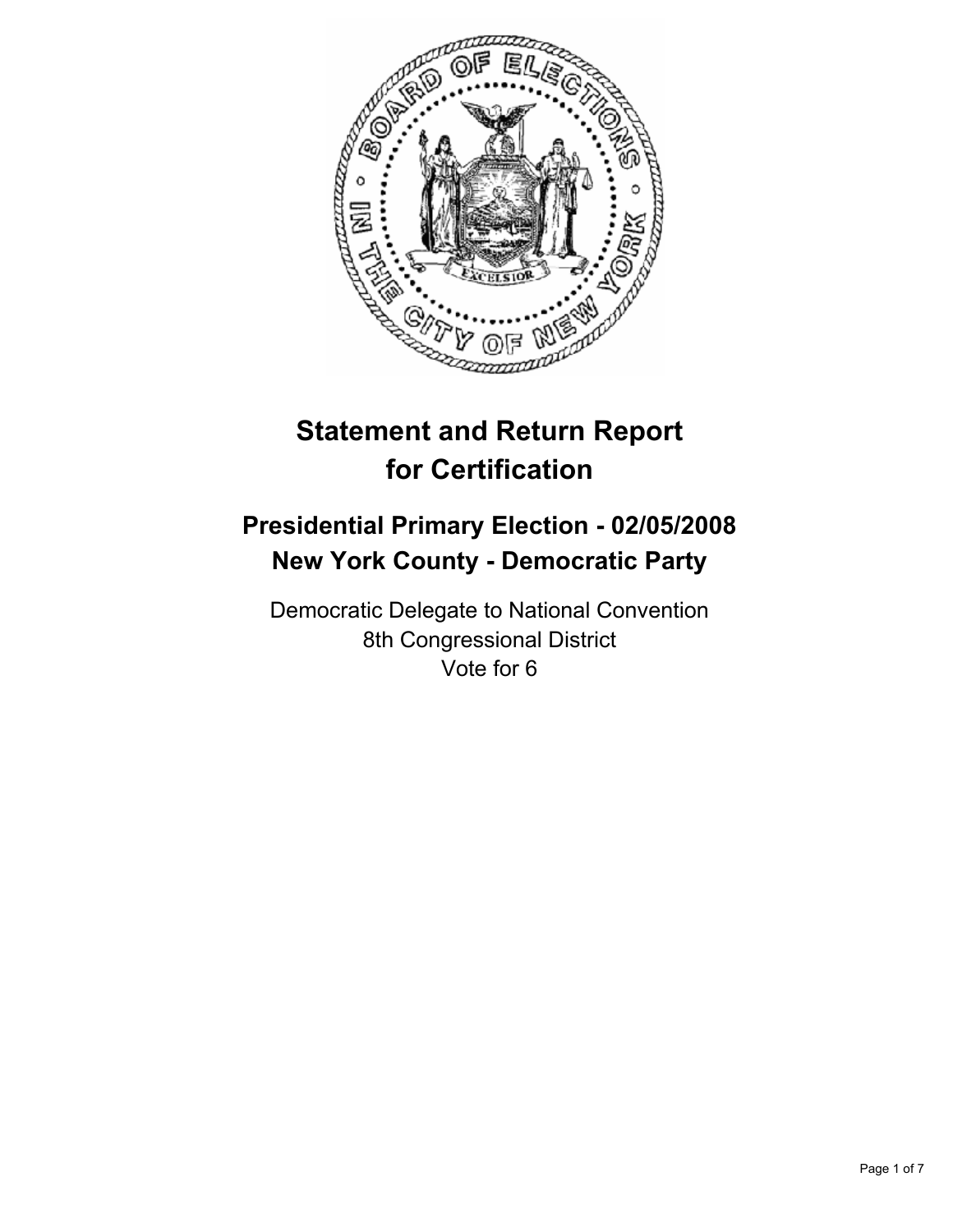

| <b>Assembly District 64</b>                        |        |
|----------------------------------------------------|--------|
| <b>EMERGENCY</b>                                   | 29     |
| ABSENTEE/MILITARY                                  | 115    |
| <b>FEDERAL</b>                                     | 41     |
| <b>AFFIDAVIT</b>                                   | 188    |
| SCOTT STRINGER (M) - PLEDGED TO SUPPORT CLINTON    | 1,650  |
| DEBORAH GLICK (F) - PLEDGED TO SUPPORT CLINTON     | 1,620  |
| THOMAS DUANE (M) - PLEDGED TO SUPPORT CLINTON      | 1,541  |
| LILLIAN ROBERTS (F) - PLEDGED TO SUPPORT CLINTON   | 1,530  |
| FRED HOCHBERG (M) - PLEDGED TO SUPPORT CLINTON     | 1,457  |
| SARA KASIRER (F) - PLEDGED TO SUPPORT CLINTON      | 1,408  |
| MARC A LANDIS (M) - PLEDGED TO SUPPORT EDWARDS     | 63     |
| HILDA B CLASSON (F) - PLEDGED TO SUPPORT EDWARDS   | 66     |
| DAVID SILVERSMITH (M) - PLEDGED TO SUPPORT EDWARDS | 65     |
| SHARON WOOLUMS (F) - PLEDGED TO SUPPORT EDWARDS    | 68     |
| JOHN CHANDLER (M) - PLEDGED TO SUPPORT EDWARDS     | 67     |
| ELAINE R BERLIN (F) - PLEDGED TO SUPPORT EDWARDS   | 62     |
| HOWARD HEMSLEY (M) - PLEDGED TO SUPPORT OBAMA      | 1,205  |
| MOLLY C LOMBARDI (F) - PLEDGED TO SUPPORT OBAMA    | 1,268  |
| ARTHUR Z SCHWARTZ (M) - PLEDGED TO SUPPORT OBAMA   | 1,228  |
| MARGO LION (F) - PLEDGED TO SUPPORT OBAMA          | 1,243  |
| COREY D JOHNSON (M) - PLEDGED TO SUPPORT OBAMA     | 1,208  |
| MONICA Y YOUN (F) - PLEDGED TO SUPPORT OBAMA       | 1,177  |
| <b>Total Votes</b>                                 | 16,926 |
|                                                    |        |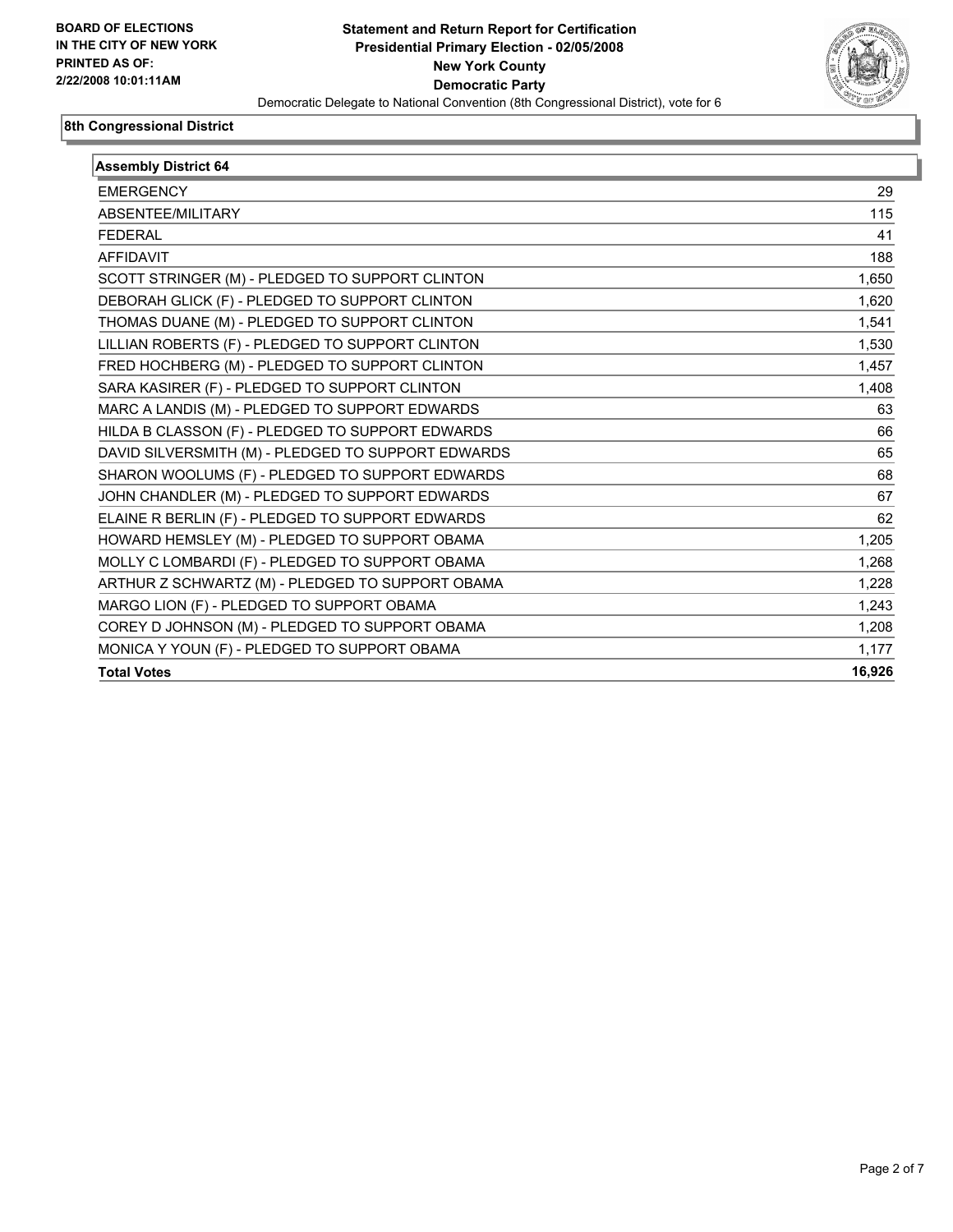

| <b>Assembly District 66</b>                        |         |
|----------------------------------------------------|---------|
| <b>EMERGENCY</b>                                   | 563     |
| ABSENTEE/MILITARY                                  | 819     |
| <b>FEDERAL</b>                                     | 381     |
| <b>AFFIDAVIT</b>                                   | 892     |
| SCOTT STRINGER (M) - PLEDGED TO SUPPORT CLINTON    | 11,849  |
| DEBORAH GLICK (F) - PLEDGED TO SUPPORT CLINTON     | 12,701  |
| THOMAS DUANE (M) - PLEDGED TO SUPPORT CLINTON      | 12.247  |
| LILLIAN ROBERTS (F) - PLEDGED TO SUPPORT CLINTON   | 11,117  |
| FRED HOCHBERG (M) - PLEDGED TO SUPPORT CLINTON     | 10.843  |
| SARA KASIRER (F) - PLEDGED TO SUPPORT CLINTON      | 10,740  |
| MARC A LANDIS (M) - PLEDGED TO SUPPORT EDWARDS     | 449     |
| HILDA B CLASSON (F) - PLEDGED TO SUPPORT EDWARDS   | 456     |
| DAVID SILVERSMITH (M) - PLEDGED TO SUPPORT EDWARDS | 433     |
| SHARON WOOLUMS (F) - PLEDGED TO SUPPORT EDWARDS    | 485     |
| JOHN CHANDLER (M) - PLEDGED TO SUPPORT EDWARDS     | 456     |
| ELAINE R BERLIN (F) - PLEDGED TO SUPPORT EDWARDS   | 461     |
| HOWARD HEMSLEY (M) - PLEDGED TO SUPPORT OBAMA      | 9,564   |
| MOLLY C LOMBARDI (F) - PLEDGED TO SUPPORT OBAMA    | 9,799   |
| ARTHUR Z SCHWARTZ (M) - PLEDGED TO SUPPORT OBAMA   | 9,677   |
| MARGO LION (F) - PLEDGED TO SUPPORT OBAMA          | 9,898   |
| COREY D JOHNSON (M) - PLEDGED TO SUPPORT OBAMA     | 9,647   |
| MONICA Y YOUN (F) - PLEDGED TO SUPPORT OBAMA       | 9.581   |
| <b>Total Votes</b>                                 | 130,403 |
|                                                    |         |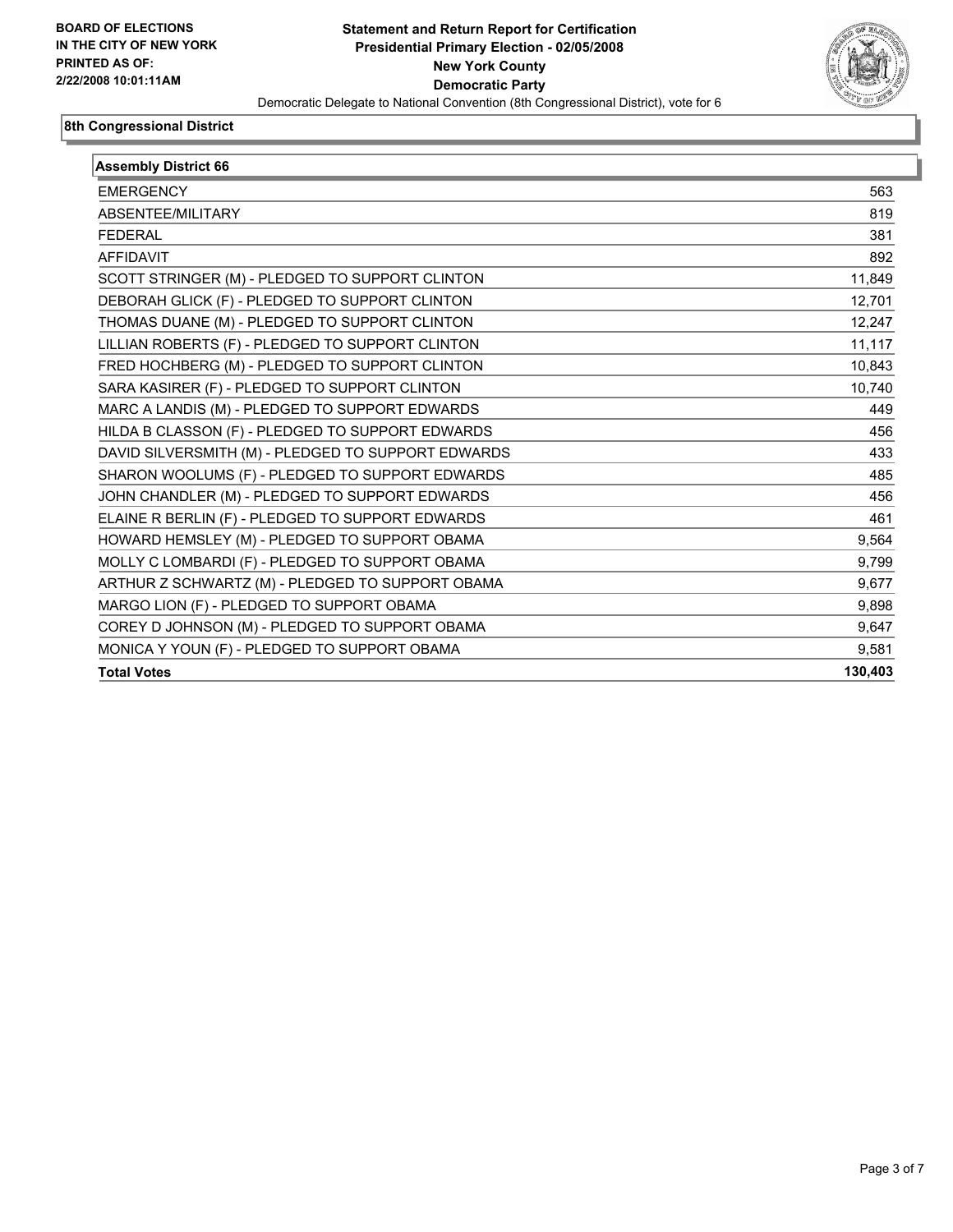

| <b>Assembly District 67</b>                        |         |
|----------------------------------------------------|---------|
| <b>EMERGENCY</b>                                   | 380     |
| ABSENTEE/MILITARY                                  | 704     |
| <b>FEDERAL</b>                                     | 314     |
| <b>AFFIDAVIT</b>                                   | 754     |
| SCOTT STRINGER (M) - PLEDGED TO SUPPORT CLINTON    | 13,294  |
| DEBORAH GLICK (F) - PLEDGED TO SUPPORT CLINTON     | 12,059  |
| THOMAS DUANE (M) - PLEDGED TO SUPPORT CLINTON      | 12,048  |
| LILLIAN ROBERTS (F) - PLEDGED TO SUPPORT CLINTON   | 11,656  |
| FRED HOCHBERG (M) - PLEDGED TO SUPPORT CLINTON     | 11,406  |
| SARA KASIRER (F) - PLEDGED TO SUPPORT CLINTON      | 11,386  |
| MARC A LANDIS (M) - PLEDGED TO SUPPORT EDWARDS     | 388     |
| HILDA B CLASSON (F) - PLEDGED TO SUPPORT EDWARDS   | 376     |
| DAVID SILVERSMITH (M) - PLEDGED TO SUPPORT EDWARDS | 334     |
| SHARON WOOLUMS (F) - PLEDGED TO SUPPORT EDWARDS    | 335     |
| JOHN CHANDLER (M) - PLEDGED TO SUPPORT EDWARDS     | 307     |
| ELAINE R BERLIN (F) - PLEDGED TO SUPPORT EDWARDS   | 340     |
| HOWARD HEMSLEY (M) - PLEDGED TO SUPPORT OBAMA      | 8,031   |
| MOLLY C LOMBARDI (F) - PLEDGED TO SUPPORT OBAMA    | 8,448   |
| ARTHUR Z SCHWARTZ (M) - PLEDGED TO SUPPORT OBAMA   | 8,332   |
| MARGO LION (F) - PLEDGED TO SUPPORT OBAMA          | 8,400   |
| COREY D JOHNSON (M) - PLEDGED TO SUPPORT OBAMA     | 8,253   |
| MONICA Y YOUN (F) - PLEDGED TO SUPPORT OBAMA       | 8,109   |
| <b>Total Votes</b>                                 | 123,502 |
|                                                    |         |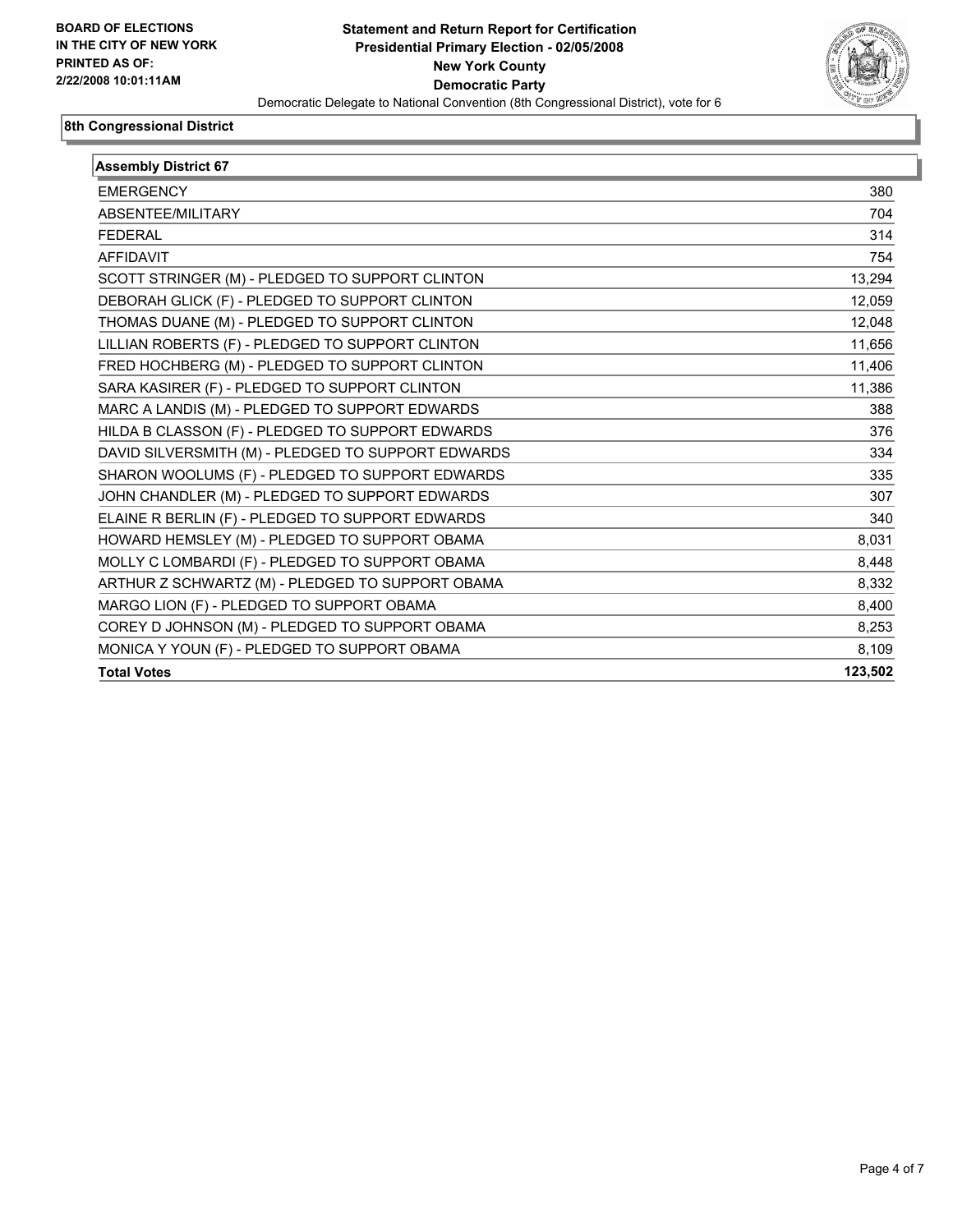

| <b>Assembly District 69</b>                        |       |
|----------------------------------------------------|-------|
| <b>EMERGENCY</b>                                   | 4     |
| ABSENTEE/MILITARY                                  | 38    |
| <b>FEDERAL</b>                                     | 6     |
| <b>AFFIDAVIT</b>                                   | 31    |
| SCOTT STRINGER (M) - PLEDGED TO SUPPORT CLINTON    | 526   |
| DEBORAH GLICK (F) - PLEDGED TO SUPPORT CLINTON     | 491   |
| THOMAS DUANE (M) - PLEDGED TO SUPPORT CLINTON      | 473   |
| LILLIAN ROBERTS (F) - PLEDGED TO SUPPORT CLINTON   | 471   |
| FRED HOCHBERG (M) - PLEDGED TO SUPPORT CLINTON     | 468   |
| SARA KASIRER (F) - PLEDGED TO SUPPORT CLINTON      | 467   |
| MARC A LANDIS (M) - PLEDGED TO SUPPORT EDWARDS     | 19    |
| HILDA B CLASSON (F) - PLEDGED TO SUPPORT EDWARDS   | 19    |
| DAVID SILVERSMITH (M) - PLEDGED TO SUPPORT EDWARDS | 21    |
| SHARON WOOLUMS (F) - PLEDGED TO SUPPORT EDWARDS    | 18    |
| JOHN CHANDLER (M) - PLEDGED TO SUPPORT EDWARDS     | 21    |
| ELAINE R BERLIN (F) - PLEDGED TO SUPPORT EDWARDS   | 18    |
| HOWARD HEMSLEY (M) - PLEDGED TO SUPPORT OBAMA      | 295   |
| MOLLY C LOMBARDI (F) - PLEDGED TO SUPPORT OBAMA    | 350   |
| ARTHUR Z SCHWARTZ (M) - PLEDGED TO SUPPORT OBAMA   | 329   |
| MARGO LION (F) - PLEDGED TO SUPPORT OBAMA          | 338   |
| COREY D JOHNSON (M) - PLEDGED TO SUPPORT OBAMA     | 331   |
| MONICA Y YOUN (F) - PLEDGED TO SUPPORT OBAMA       | 331   |
| <b>Total Votes</b>                                 | 4,986 |
|                                                    |       |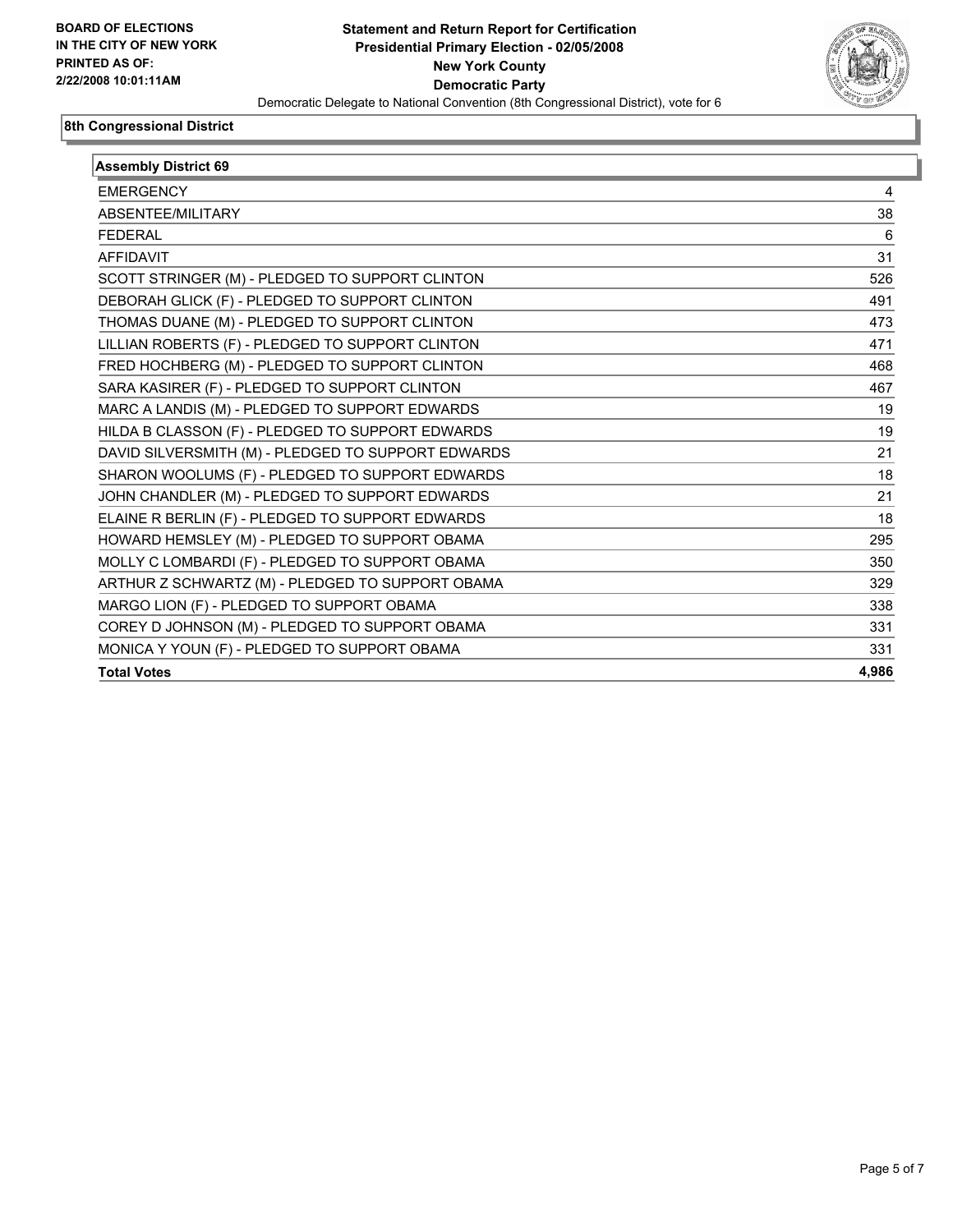

| <b>Assembly District 75</b>                        |        |
|----------------------------------------------------|--------|
| <b>EMERGENCY</b>                                   | 473    |
| ABSENTEE/MILITARY                                  | 489    |
| <b>FEDERAL</b>                                     | 178    |
| <b>AFFIDAVIT</b>                                   | 593    |
| SCOTT STRINGER (M) - PLEDGED TO SUPPORT CLINTON    | 8,821  |
| DEBORAH GLICK (F) - PLEDGED TO SUPPORT CLINTON     | 8,738  |
| THOMAS DUANE (M) - PLEDGED TO SUPPORT CLINTON      | 9,143  |
| LILLIAN ROBERTS (F) - PLEDGED TO SUPPORT CLINTON   | 8,287  |
| FRED HOCHBERG (M) - PLEDGED TO SUPPORT CLINTON     | 8,028  |
| SARA KASIRER (F) - PLEDGED TO SUPPORT CLINTON      | 7,981  |
| MARC A LANDIS (M) - PLEDGED TO SUPPORT EDWARDS     | 300    |
| HILDA B CLASSON (F) - PLEDGED TO SUPPORT EDWARDS   | 304    |
| DAVID SILVERSMITH (M) - PLEDGED TO SUPPORT EDWARDS | 265    |
| SHARON WOOLUMS (F) - PLEDGED TO SUPPORT EDWARDS    | 299    |
| JOHN CHANDLER (M) - PLEDGED TO SUPPORT EDWARDS     | 291    |
| ELAINE R BERLIN (F) - PLEDGED TO SUPPORT EDWARDS   | 283    |
| HOWARD HEMSLEY (M) - PLEDGED TO SUPPORT OBAMA      | 5,508  |
| MOLLY C LOMBARDI (F) - PLEDGED TO SUPPORT OBAMA    | 5,672  |
| ARTHUR Z SCHWARTZ (M) - PLEDGED TO SUPPORT OBAMA   | 5,632  |
| MARGO LION (F) - PLEDGED TO SUPPORT OBAMA          | 5,882  |
| COREY D JOHNSON (M) - PLEDGED TO SUPPORT OBAMA     | 5,818  |
| MONICA Y YOUN (F) - PLEDGED TO SUPPORT OBAMA       | 5.731  |
| <b>Total Votes</b>                                 | 86,983 |
|                                                    |        |